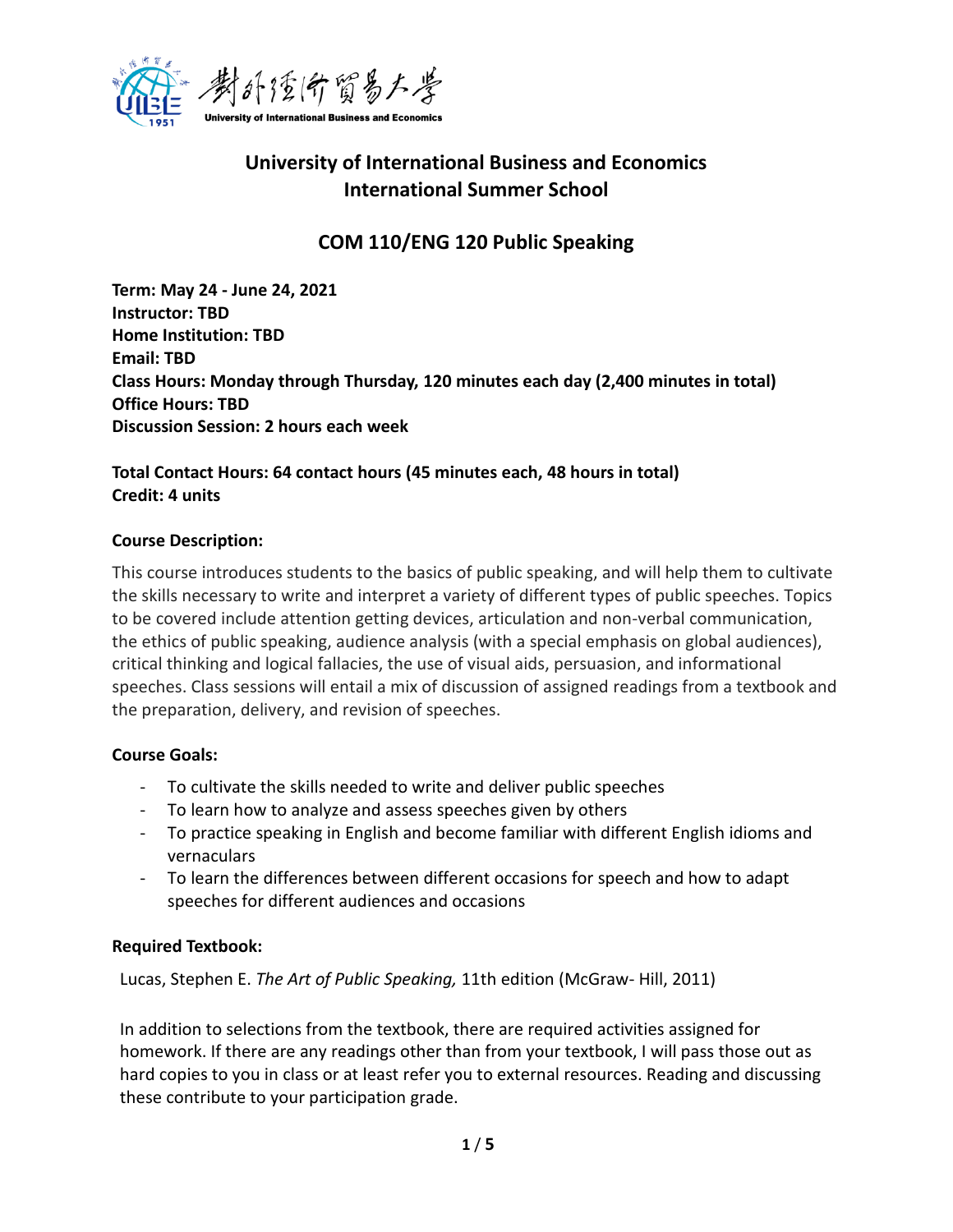

**Grading Policy:**

| "How-to" Speech           | 10% |
|---------------------------|-----|
| Speech to Praise          | 15% |
| <b>Informative Speech</b> | 20% |
| Persuasive Speech         | 25% |
| In class assignments      | 15% |
| Final Exam                | 15% |

### **Grading Scale:**

Assignments and examinations will be graded according to the following grade scale:

|    | 90-100 |    | 72-74    |
|----|--------|----|----------|
| Д- | 85-89  |    | 68-71    |
| B+ | 82-84  | л. | 64-67    |
|    | 78-81  |    | 60-63    |
| в- | 75-77  |    | below 60 |

### **Class Rules:**

#### **Instructor's Policies for this Course**

Students are expected to: Attend all class meetings Complete and hand in assignments on time Respect other students' input and communicate ethically Make positive contributions and participate in class activities, not engage in side conversations, website browsing, or text messaging

### **University Policies for this Course**

This university has policies for academic conduct, including those regarding plagiarism and cheating. It is your duty to know these policies and not to violate them in any way. Academic misconduct is a serious offense and can be grounds for failing this course and possible expulsion from the university.

### **Attendance Policy:**

Summer school is very intense and to be successful, students need to attend every class. Occasionally, due to illness or other unavoidable circumstance, a student may need to miss a class. UIBE policy requires a medical certificate to be excused. Any unexcused absence may affect the student's grade. Moreover, UIBE policy is that a student who has more than 1/3 of the class in unexcused absences will fail the course.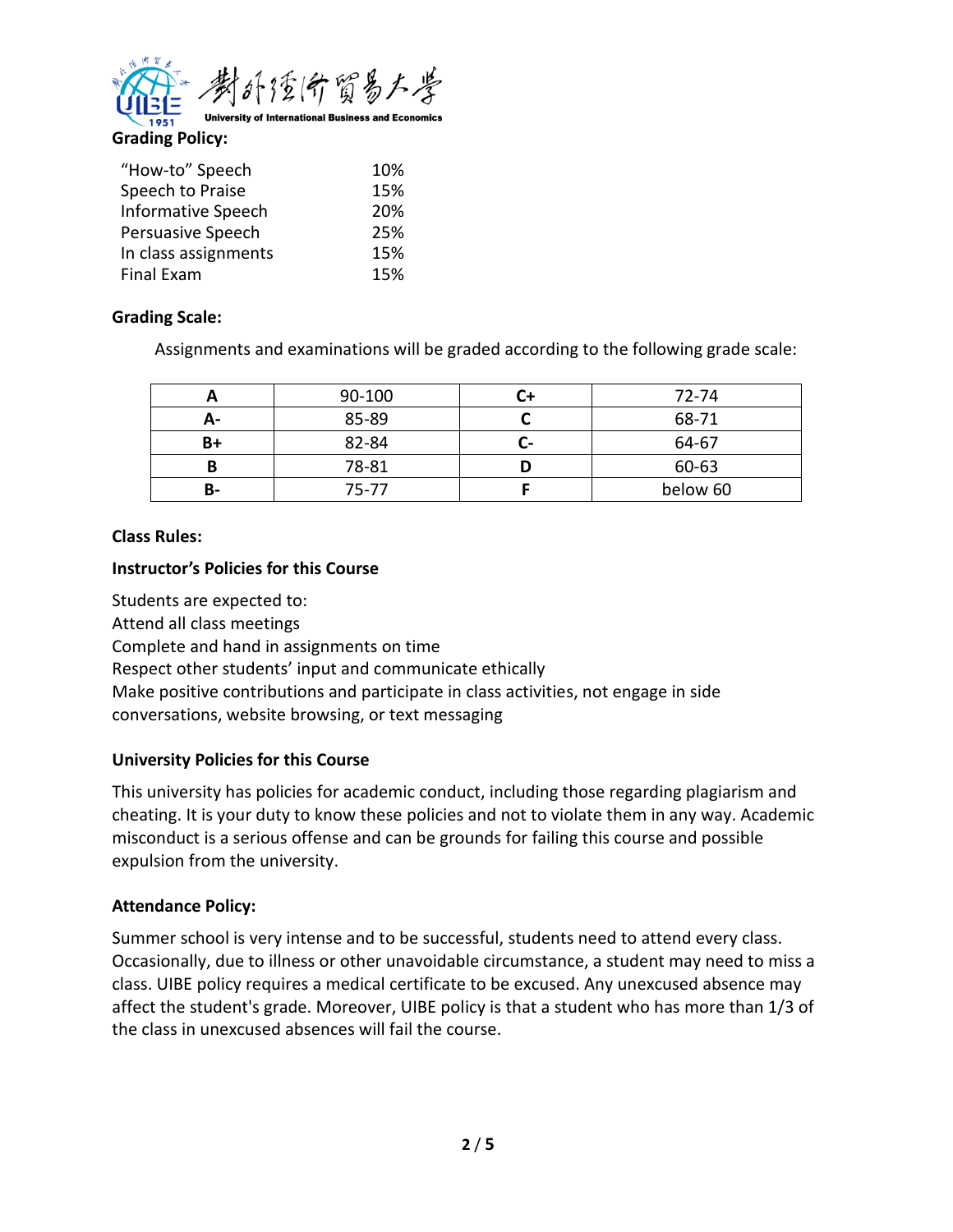

**Course Schedule:** 

#### **WEEK 1**

#### **Monday**

Overview of the course

Informal speeches of introduction

Assign Speech 1: "How-to" Speech, 3-4 minutes Discuss criteria for topic selection

### **Tuesday**

In class activity: delivering one-minute speech

Topic selection and narrowing Read: Lucas, The Introduction

## **Wednesday**

Introductions to speech 1 due Workshop: introductions

In class activity: delivering one-minute speech Discuss: Topics, thesis, organization

## **Thursday**

Main points to speech 1 due Workshop: main points Read: Lucas, Main Points In class activity: practicing delivery of speech 1

## **WEEK 2**

## **Monday**

"How-to" Speeches Due (3-4 min) Speech Outlines Due

Review of speech evaluations, understanding criteria for evaluation Assign Speech 2: Commemorative Speech (to praise), 3-4 minutes

## **Tuesday**

Student feedback and evaluation of speeches Introductions to speech 2 due

Workshop: introductions

Read: Lucas, Commemorative Speeches

In class activity: delivering one minute speech

## **Wednesday**

Main points to speech 2 due Workshop: main points

Read: Lucas, Supporting your ideas Read: Lucas, Building Credibility Discuss: Audience adaptation

## **Thursday**

Draft of complete speech 2 due Workshop: drafts of speech 2

In class activity: practicing delivery of speech 2 (and timing) Read: Lucas, Using Language Read: Lucas, Using Language Effectively

## **WEEK 3**

## **Monday**

Speeches to Praise Due (3-4 min) Speech Outlines Due

## **Tuesday**

Student feedback and evaluation of speeches

Assign Speech 3: Informative Speech, 4-5 minutes Read: Lucas, Types of Informative Speeches Read: Lucas, Guidelines for Informative Speaking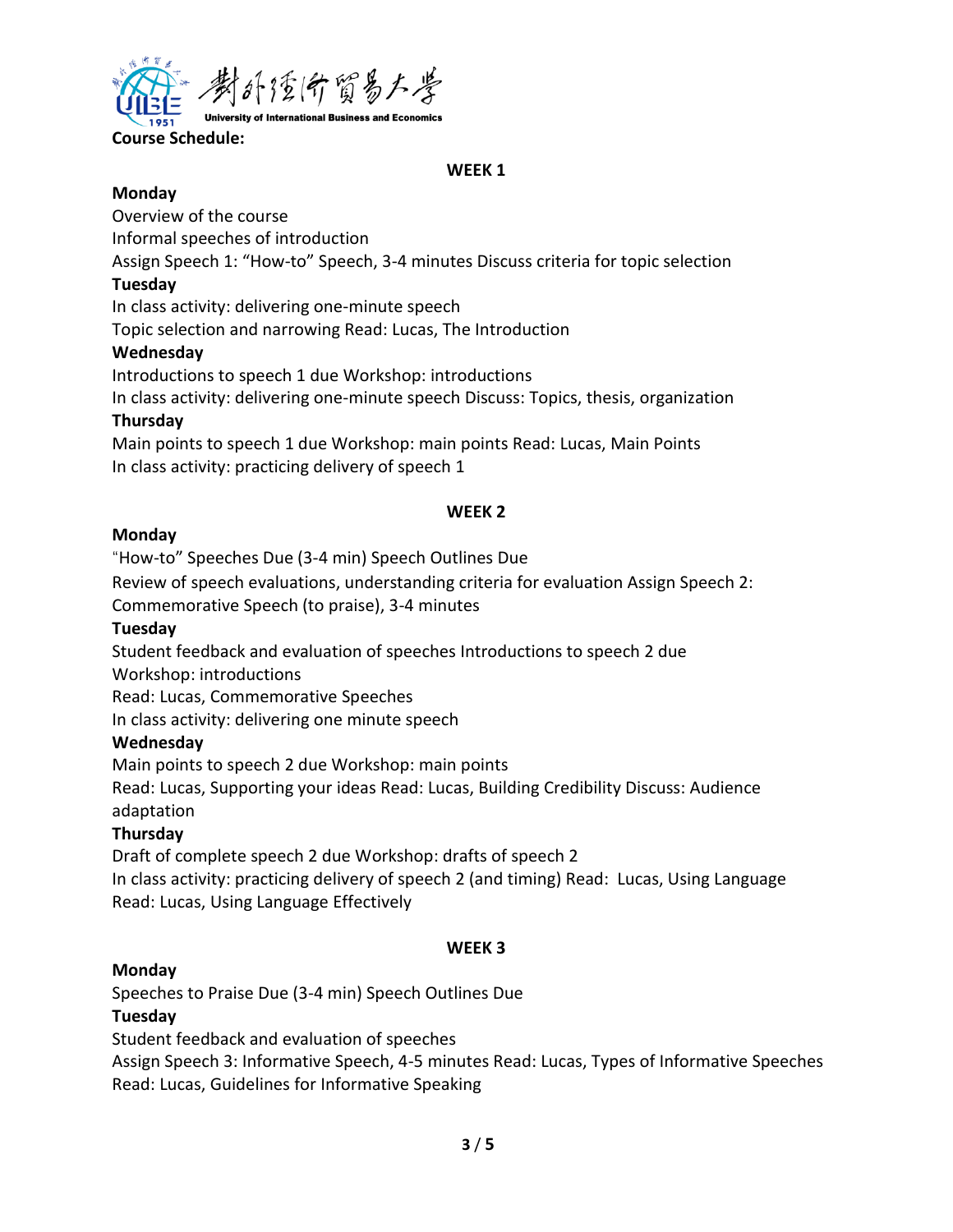

## **Wednesday**

Introductions to Speech 3 due Workshop: introductions

Read: Lucas, Citing Sources Orally Read: Lucas, Connectives Discuss: transitions

### **Thursday**

First main point of speech 3 due Workshop: first main points Read: Lucas, Delivery In-class activity: delivering one-minute speech

### **WEEK 4**

## **Monday**

Completed draft of speech 3 due Workshop transitions and conclusions

In class activity: practicing delivery of speech 3, timing Read: Lucas, Outlining the speech

### **Tuesday**

Speeches to Inform Due (4-5 min) Speech Outlines Due

### **Wednesday**

Student feedback and evaluation of speeches Assign speech 4: Persuasive Speech, 5-6 minutes Discuss topic selection, organization

Read: Lucas, The Importance of Persuasion Read: Lucas, Persuasive Speeches

Read: Lucas, Using Evidence

### **Thursday**

Introductions to speech 4 due Workshop: Introductions Thesis and organization In class activity: delivering one-minute speech

## **WEEK 5**

## **Monday**

Completed drafts of speech 4 due Workshop: drafts Practice: delivery of speech 4, timing

## **Tuesday**

Speeches to Persuade Due (5-6 min)

Speech Outlines Due

### **Wednesday**

Student feedback and evaluation of speeches In class Self Evaluation Report **Thursday** 

Final Exam Concluding remarks

### **Online Possibility:**

## **Due to the on-going pandemic, there is a possibility that in-person courses are changed to online ones. UIBE ISS will notify the students once the decision has been made.**

If the in-person courses are to be changed to online courses, we will make a few adjustments:

- 1. **Lecture:** Each lecture will be uploaded on UIBE's online learning platform on a daily basis. Students are required to watch them according to the course schedule.
- 2. **Discussion:** There will be an open session on ZOOM every week. The attendance of the discussion is important as it is part of your final score.